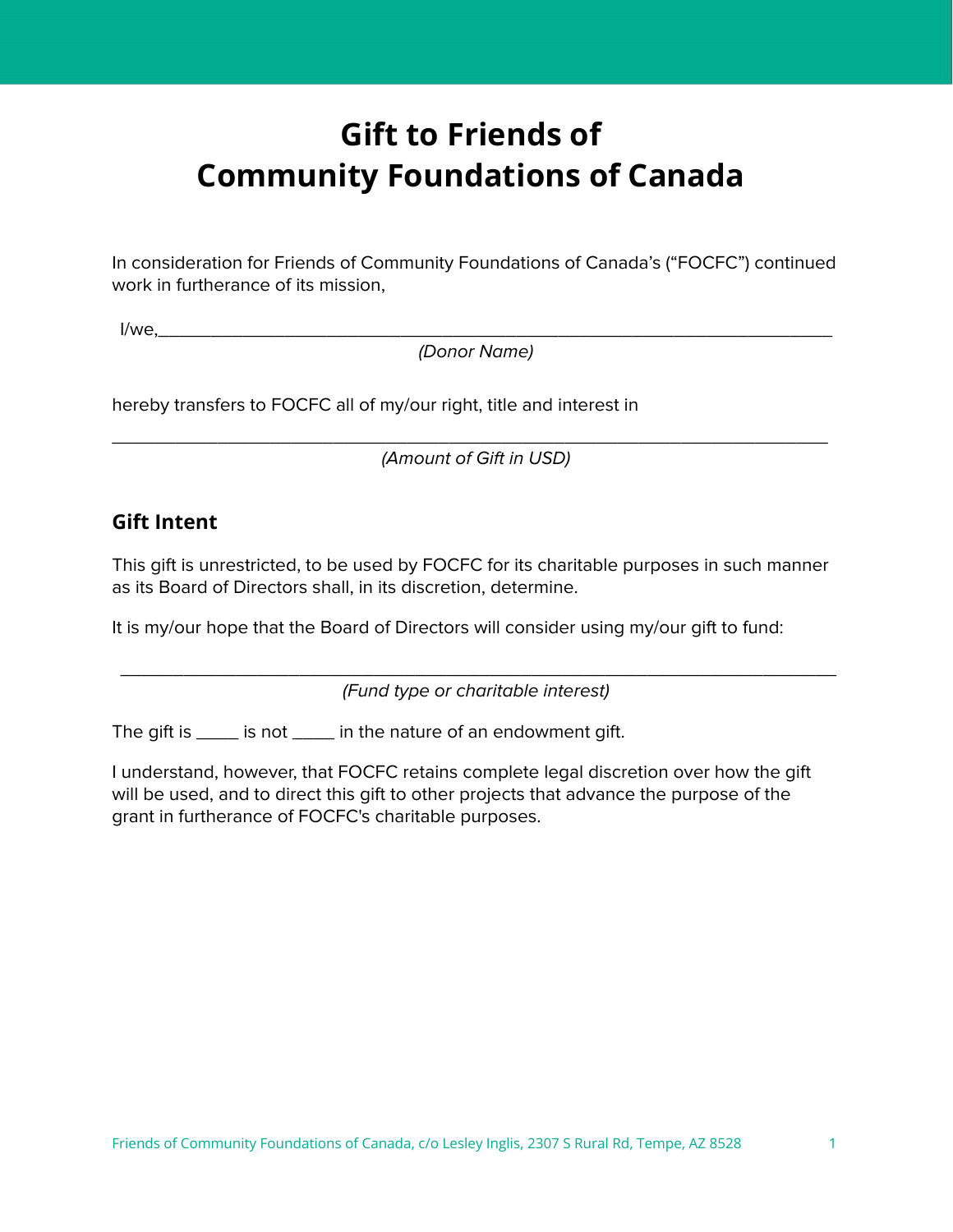# **Payment of Gift**

| I expect to fulfill this total commitment of ____________________ in the following manner:                                                                                 |                    |  |
|----------------------------------------------------------------------------------------------------------------------------------------------------------------------------|--------------------|--|
|                                                                                                                                                                            |                    |  |
|                                                                                                                                                                            | (payment schedule) |  |
| A reminder of a pledge payment due shall be forwarded if the calendar year annual<br>commitment is not fulfilled by _________ [date]____________ of that year.             |                    |  |
| Recognition                                                                                                                                                                |                    |  |
| <b>Yes</b><br>I wish this gift to be anonymous                                                                                                                             | <b>No</b>          |  |
| If this gift is not anonymous, then in consideration for this gift,                                                                                                        |                    |  |
| (Donor Name)                                                                                                                                                               |                    |  |
| shall be recognized in all published papers, reports, presentations and events related to<br>the programs supported through this gift and through the mutually agreed upon |                    |  |

#### (Donor Name)

# **Challenge and Matching Grants**

I grant permission for this gift to be applied toward any challenge or matching grant for which FOCFC is or may become eligible; and for FOCFC to publicize and leverage this gift to encourage and secure increased giving for FOCFC.